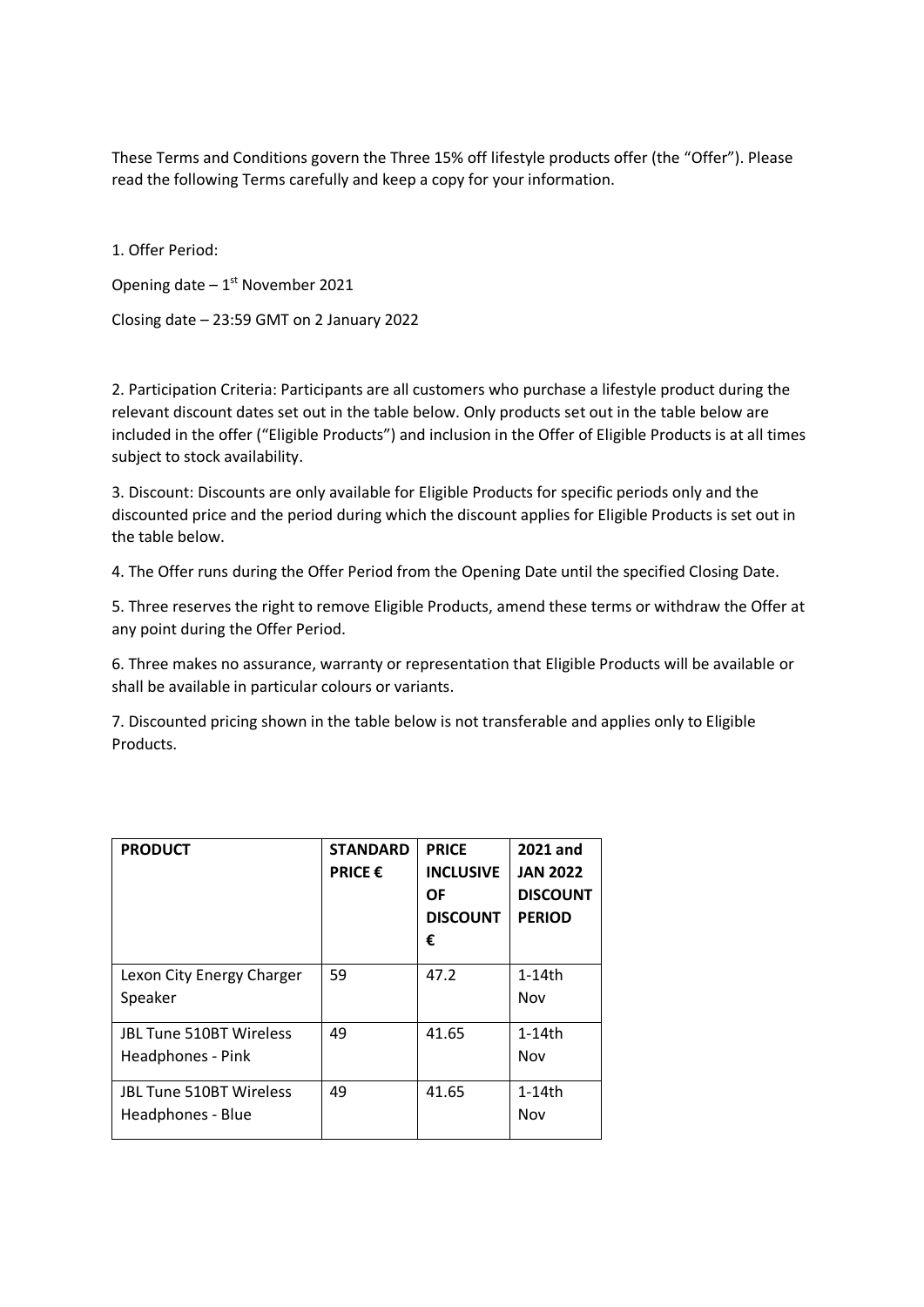| JBL Tune 510BT Wireless<br>Headphones - Black          | 49    | 41.65  | $1-14th$<br>Nov  |
|--------------------------------------------------------|-------|--------|------------------|
| Lexon Miami Scent Diffuser<br>- Wood Gold              | 69    | 58.65  | $1-14$ th<br>Nov |
| Lexon Miami Scent Diffuser<br>- Gun Marble Black       | 69    | 58.65  | $1-14$ th<br>Nov |
| Celly Explorer Drybag                                  | 30    | 25.5   | $1-14$ th<br>Nov |
| The Line Metal Wall Art -<br>Let it Be                 | 40    | 34     | $1-14$ th<br>Nov |
| Harman Kardon Citation<br>100 Speaker                  | 229   | 194.65 | $1-14$ th<br>Nov |
| The Line Metal Wall Art -<br>Knockin' on Heaven's Door | 40    | 34     | $1-14th$<br>Nov  |
| Ion Vinyl Motion Air Record<br>Player                  | 99    | 89.1   | $1-14$ th<br>Nov |
| Medipop U Stick UV LED<br>Steriliser                   | 49    | 39.2   | $1-14$ th<br>Nov |
| Celly Pro Light White                                  | 34.99 | 29.74  | 15-30th<br>Nov   |
| JLab JBuds Air True<br><b>Wireless Earbuds - White</b> | 59    | 53.1   | 15-30th<br>Nov   |
| Gingko Flip Click Clock -<br>Cherry                    | 55    | 46.75  | 15-30th<br>Nov   |
| Gingko Flip Click Clock -                              |       |        |                  |
| <b>Black</b>                                           | 55    | 46.75  | 15-30th<br>Nov   |
| Kikkerland Desk Garden<br>and Pen Holder               | 35    | 29.75  | 15-30th<br>Nov   |
| Kitvision Escape 4KW<br><b>Action Camera</b>           | 79    | 63.2   | 15-30th<br>Nov   |
| Lexon C-PEN Ballpoint Pen<br>with 32GB USB-C - White   | 39    | 33.15  | 15-30th<br>Nov   |
| Lexon C-PEN Ballpoint Pen<br>with 32GB USB-C - Pink    | 39    | 33.15  | 15-30th<br>Nov   |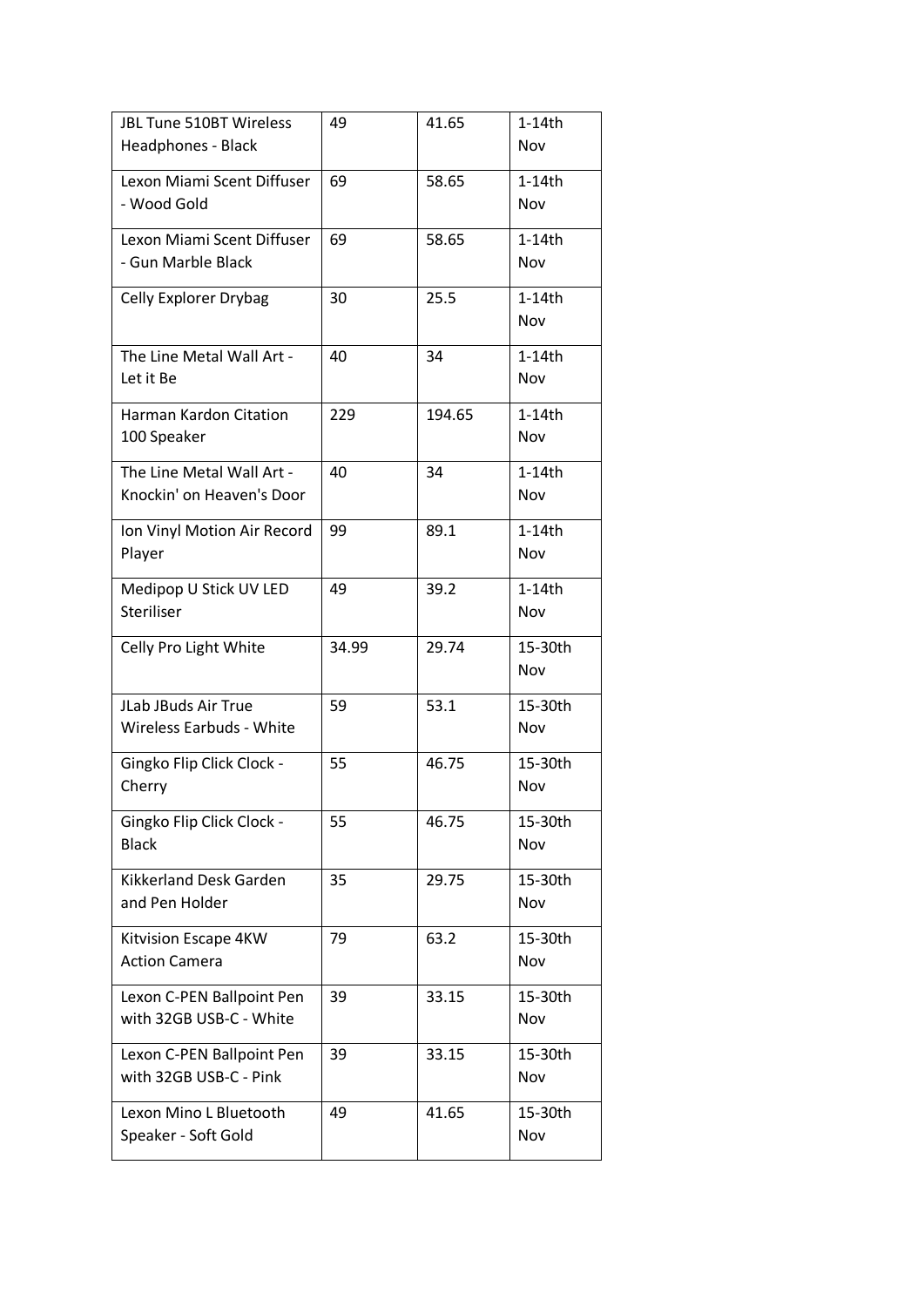| Lexon Mino L Bluetooth<br>Speaker - Metallic Grey          | 49    | 41.65  | 15-30th<br>Nov        |
|------------------------------------------------------------|-------|--------|-----------------------|
| Celly Armorbike Bike Phone<br>Holder                       | 30    | 27     | 15-30th<br>Nov        |
| Energy Sistem MP4 Touch<br><b>Bluetooth Mint</b>           | 59.9  | 50.92  | 15-30th<br>Nov        |
| <b>Lexon Oblio Wireless</b><br>Charger & Sanitiser - White | 89    | 71.2   | 15-30th<br>Nov        |
| Gingko MI Square Pocket<br><b>Bluetooth Speaker</b>        | 79    | 67.15  | 1st -12th<br>Dec      |
| KitSound Diggit Outdoor<br><b>Bluetooth Speaker</b>        | 50    | 45     | 1st -12th<br>Dec      |
| <b>Kreafunk aBEAN Wireless</b><br>Earbuds                  | 70    | 59.5   | 1st-12th<br>Dec       |
| Lexon Powersound<br>Bluetooth Speaker &<br>Power Bank      | 79    | 63.2   | 1st -12th<br>Dec      |
| Lund Luxe Straw For Life -<br>Gunmetal                     | 24    | 20.4   | 1st-12th<br>Dec       |
| Lund Luxe Straw For Life -<br>Gold                         | 24    | 20.4   | 1st-12th<br>Dec       |
| Steepletone Bright Ideas<br>Lamp Base                      | 60    | 48     | 1st-12th<br>Dec       |
| Closca Bottle Wave -<br>Amazonia                           | 30    | 27     | 1st -12th<br>Dec      |
| JBL Tune 225TWS True<br><b>Wireless Earbuds - Black</b>    | 99    | 79.2   | 1st -12th<br>Dec      |
| JBL Tune 225TWS True<br>Wireless Earbuds - Blue            | 99    | 79.2   | 1st -12th<br>Dec      |
| Veritable Discovery Gift Set                               | 45    | 38.25  | 1st -12th<br>Dec      |
| <b>Ember Mug</b>                                           | 125   | 106.25 | 1st -12th<br>Dec      |
| Muvit Tripod Selfie Kit                                    | 49.99 | 42.49  | 13th Dec -<br>2nd Jan |
| Polaroid Now Bundle Box                                    | 139   | 126    | 13th Dec -<br>2nd Jan |